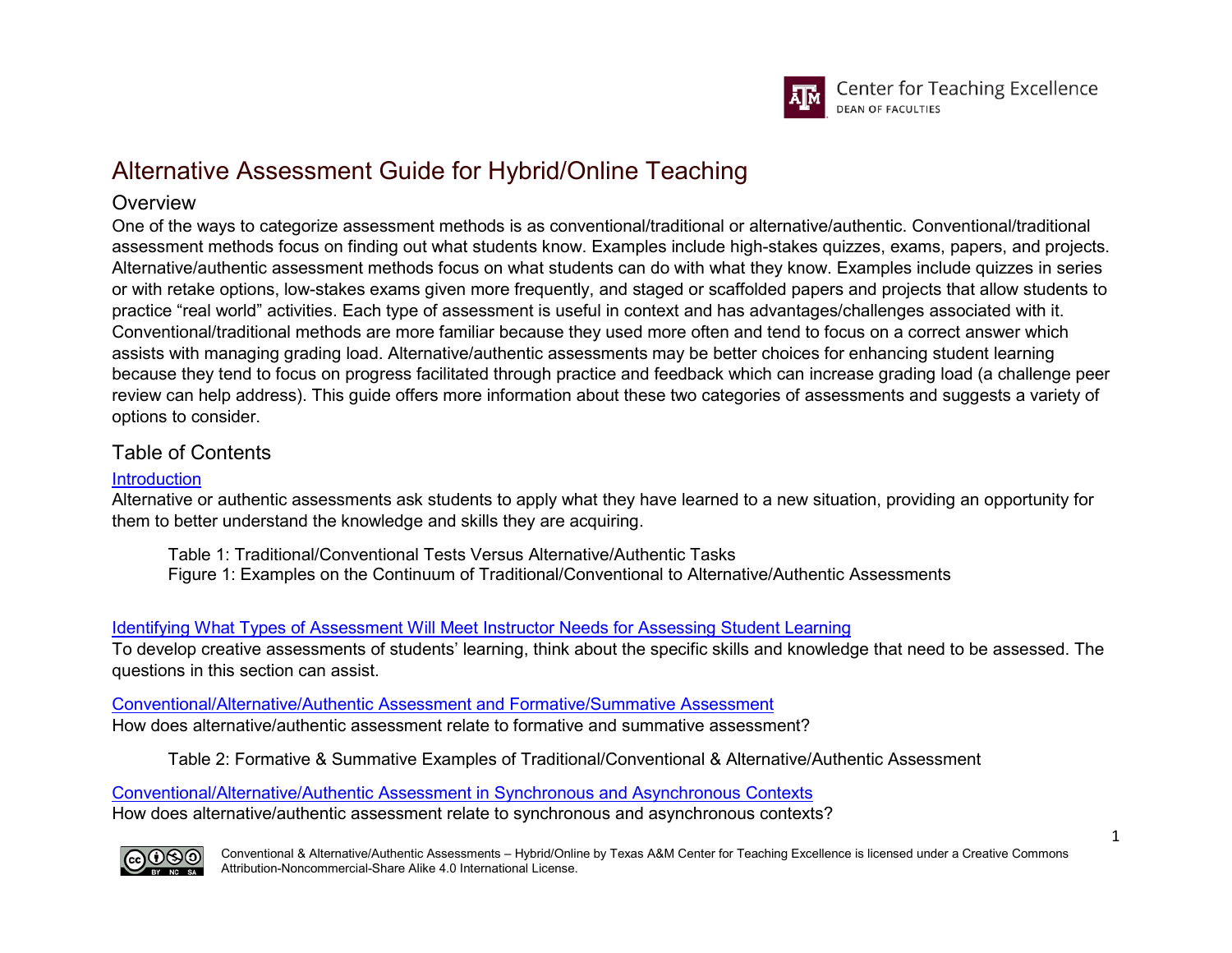

Table 3: Synchronous & Asynchronous Examples of Traditional/Conventional & Alternative/Authentic Assessment

#### **[Methods](#page-7-0)** [Quizzes & Exams](#page-7-1)

[Alternative approaches to quizzes or exams requiring only that students understand course material](#page-7-2)

- Explanation of a multiple-choice answer
- Meaningful paragraph
- Short-answer

#### [Alternative quiz options:](#page-7-3)

- Quiz Retakes
- Quiz Series

#### [Alternative exam options](#page-8-0)

- Open book exam
- Replacing tests with summaries
- Performance tests
- Paper instead of test

Table 4: Alternative/Authentic Assessment Methods for Higher Order Thinking (based on Bloom's Taxonomy, Revised)

### [Writing for Learning](#page-10-0)

- Papers
- Staging the writing process
- Rubrics

#### [Paper Alternatives](#page-10-1)

- Introduction to a research paper or essay (rather than the full paper)
- Literature review
- Executive summary
- Research proposal addressed to a granting agency
- Scientific abstract

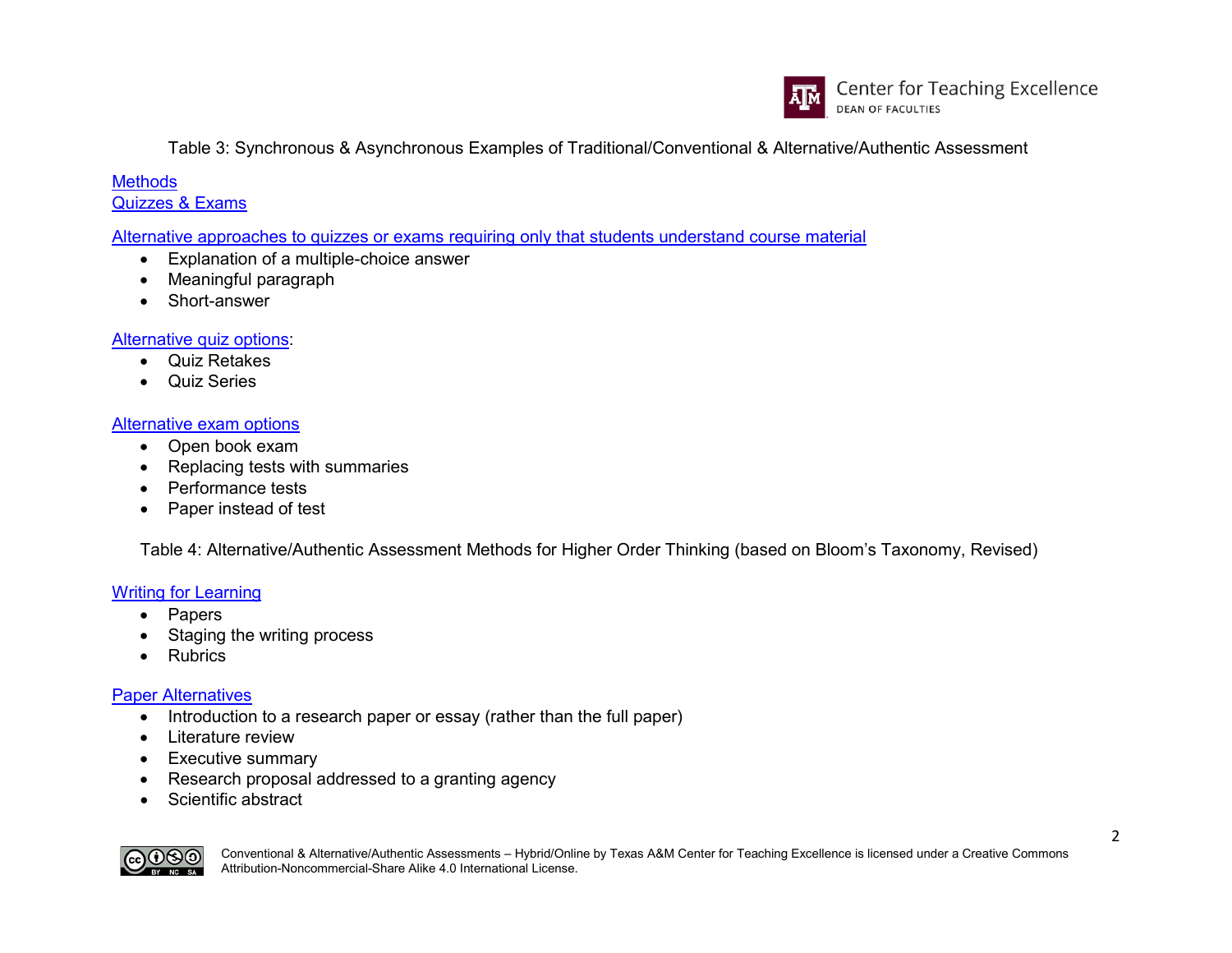

- Policy memo or executive summary
- Start of a term paper (the thesis statement and a detailed outline)
- Memorandum or briefing
- Professional presentation (including poster and/or slide deck)
- Annotated anthology or course reader
- Online poster sessions (with peer critique
- Annotated research bibliography with introduction
- Fact Sheet
- Reflective paper
- Infographic
- Op-Ed piece for a newspaper
- Historical trial
- Student-proposed project
- Multimedia discussion board

[Journaling for Reflection](#page-13-0) [Laboratory Reports](#page-14-0) [Essay Sprints/One-Minute Essays](#page-14-1)

[Peer Evaluation & Feedback](#page-15-0)

[ePortfolio](#page-16-0)

#### [Concept Maps](#page-16-1)

Graphic representations like concept maps provide learners with another approach to demonstrating the structure of knowledge.

#### [Creative Technology Options](#page-17-0)

<span id="page-2-0"></span>• (Video Projects, Digital Story Telling, Story Mapping, TED-style Talks, Podcasts, Vlogs)

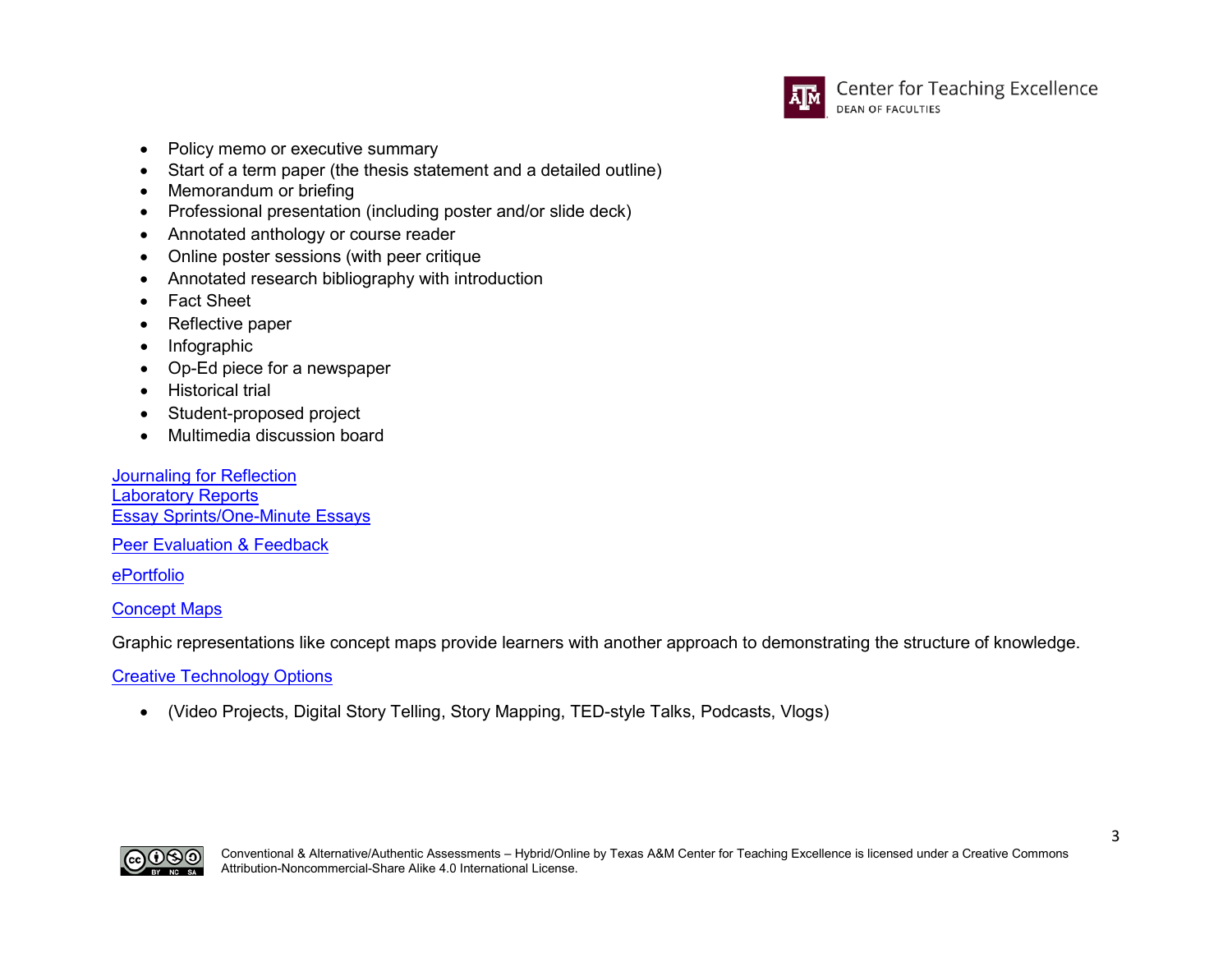

#### Introduction

Alternative or authentic assessments ask students to apply what they have learned to a new situation, providing an opportunity for them to better understand the knowledge and skills they are acquiring. Reasonable alternatives to traditional testing may be more likely to promote student learning, and more authentically demonstrate student knowledge retention at higher levels of [Bloom's](https://www.flickr.com/photos/vandycft/29428436431)  [Taxonomy](https://www.flickr.com/photos/vandycft/29428436431) (analyze, evaluate, create.)The table below contrasts conventional tests with authentic tasks. Click this link Authentic [Assessments: Examples & Overview](https://www.youtube.com/watch?v=rQPCk27tM4U) for a quick overview.

*Table 1: Traditional/Conventional Tests Versus Alternative/Authentic Tasks*

| <b>Conventional/Traditional Tests</b>                                                                         | <b>Alternative/Authentic Tasks</b>                                                                                                                          |
|---------------------------------------------------------------------------------------------------------------|-------------------------------------------------------------------------------------------------------------------------------------------------------------|
| Focus on correctness of responses                                                                             | Require high-quality product/performance with a justification of solutions                                                                                  |
| Unknown to students in advance                                                                                | Known in advance to students as much as possible – replicates contexts of life/work                                                                         |
| Disconnected from real-world<br>contexts/constraints                                                          | Tied to real-world contexts/constraints; require students to "do" the subject like<br>practitioners in the discipline                                       |
| Isolate particular skills or facts (lower-<br>order thinking levels remembering,<br>understanding, applying)* | Emphasize connections through complex tasks, promotes coordinated use of<br>knowledge and skills (higher order thinking – analyzing, evaluating, creating)* |
| Are one shot opportunities for students<br>to show what they have learned                                     | Are iterative, include feedback, allow students to apply knowledge and skills to complex<br>tasks                                                           |
| Provide a score                                                                                               | Provide opportunities to practice, consult resources, obtain feedback, and improve<br>performance                                                           |
| Contribute to academic anxiety**                                                                              | Encourages learners to focus on their learning, supports academic integrity**                                                                               |

Adapted from Wiggins, Grant. (1998) Ensuring authentic performance. Chapter 2 in Educative Assessment: Designing Assessments to Inform and Improve Student Performance. San Francisco: Jossey-Bass, pp. 21-42. & Authentic Assessment[, https://citl.indiana.edu/teaching-resources/assessing-student-learning/authentic-assessment/index.html,](https://citl.indiana.edu/teaching-resources/assessing-student-learning/authentic-assessment/index.html)Center for Innovative Teaching & Learning, Indiana University Bloomington, accessed 7/1/2020.

\*Bloom's Taxonomy (revised[\) https://www.flickr.com/photos/vandycft/29428436431,](https://www.flickr.com/photos/vandycft/29428436431) accessed 7/1/2020.

\*[\\*Best Way to Stop Cheating in Online Courses? 'Teach Better',](https://www.insidehighered.com/digital-learning/article/2020/07/22/technology-best-way-stop-online-cheating-no-experts-say-better?utm_source=Inside+Higher+Ed&utm_campaign=711d98996c-DNU_2020_COPY_03&utm_medium=email&utm_term=0_1fcbc04421-711d98996c-200178385&mc_cid=711d98996c&mc_eid=ad6bd660f2) Inside Higher Education, accessed 7/22/2020.

Figure 1 illustrates the relationship between conventional and alternative/authentic assessments along a continuum using brief examples.

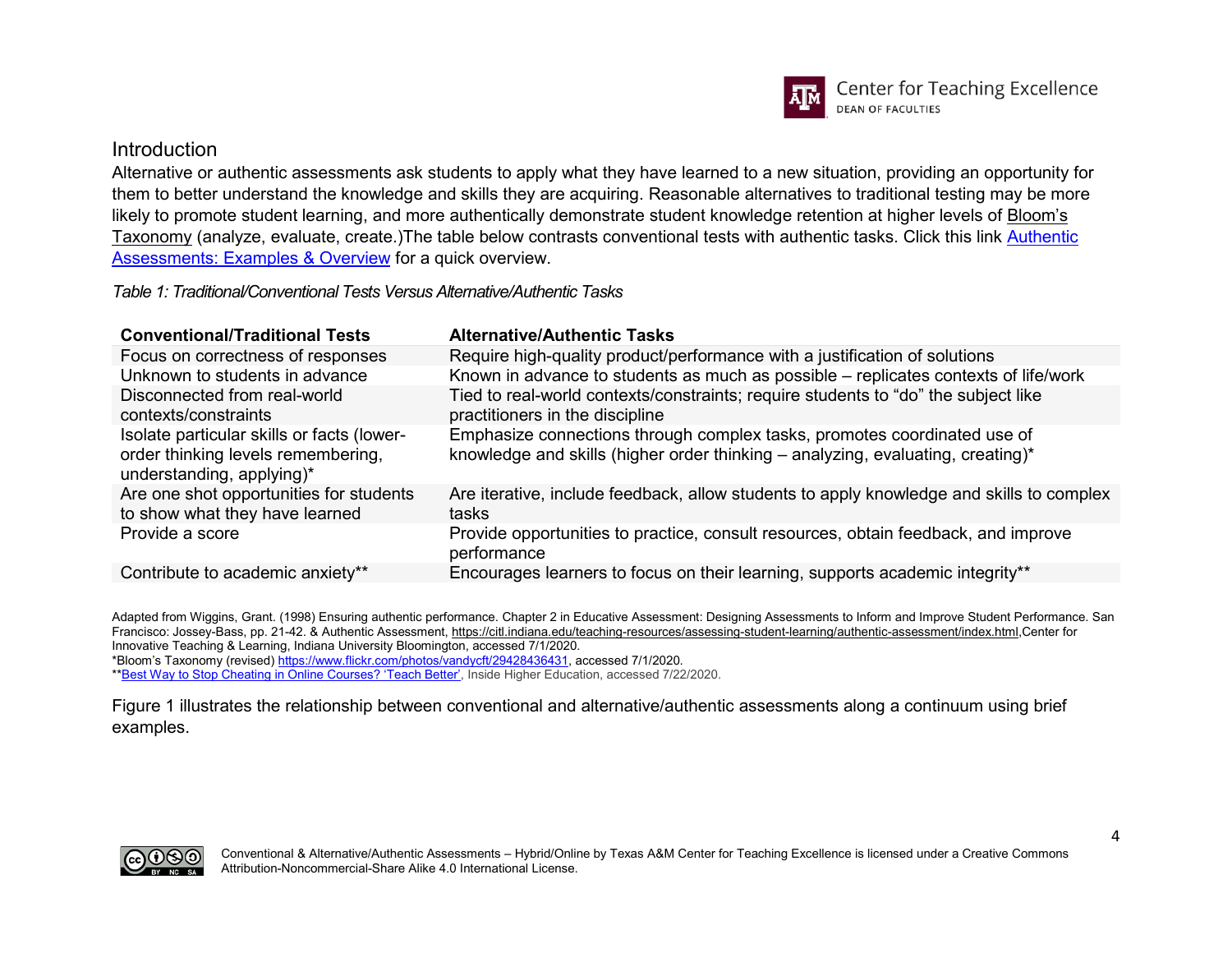

**Center for Teaching Excellence DEAN OF FACULTIES** 

#### Figure 1: Examples on the Continuum of Traditional/Conventional to Alternative/Authentic Assessments



<span id="page-4-0"></span>Identifying What Types of Assessment Will Meet Instructor Needs for Assessing Student Learning To develop creative assessments of students' learning, think about the specific skills and knowledge that need to be assessed. (from [the](https://citl.indiana.edu/teaching-resources/assessing-student-learning/alternatives-traditional-exams-papers/index.html) [Center for Innovative Teaching and Learning, IU Bloomington\)](https://citl.indiana.edu/teaching-resources/assessing-student-learning/alternatives-traditional-exams-papers/index.html).

- 1. Do you want to assess student acquisition of specific content knowledge, or their ability to apply that knowledge to new situations (or both)?
- 2. Do you want to assess a product that students produce, or the process they went through to produce it, or both?
- 3. Do you want to assess any of the following?
	- a. writing ability
	- b. speaking skills
	- c. creativity
	- d. use of information technology
	- e. organization/expression of content in a visual component (example: concept map)
	- f. ability for students to work in a group or team
	- g. learner performance in a time-constrained assessment situation?

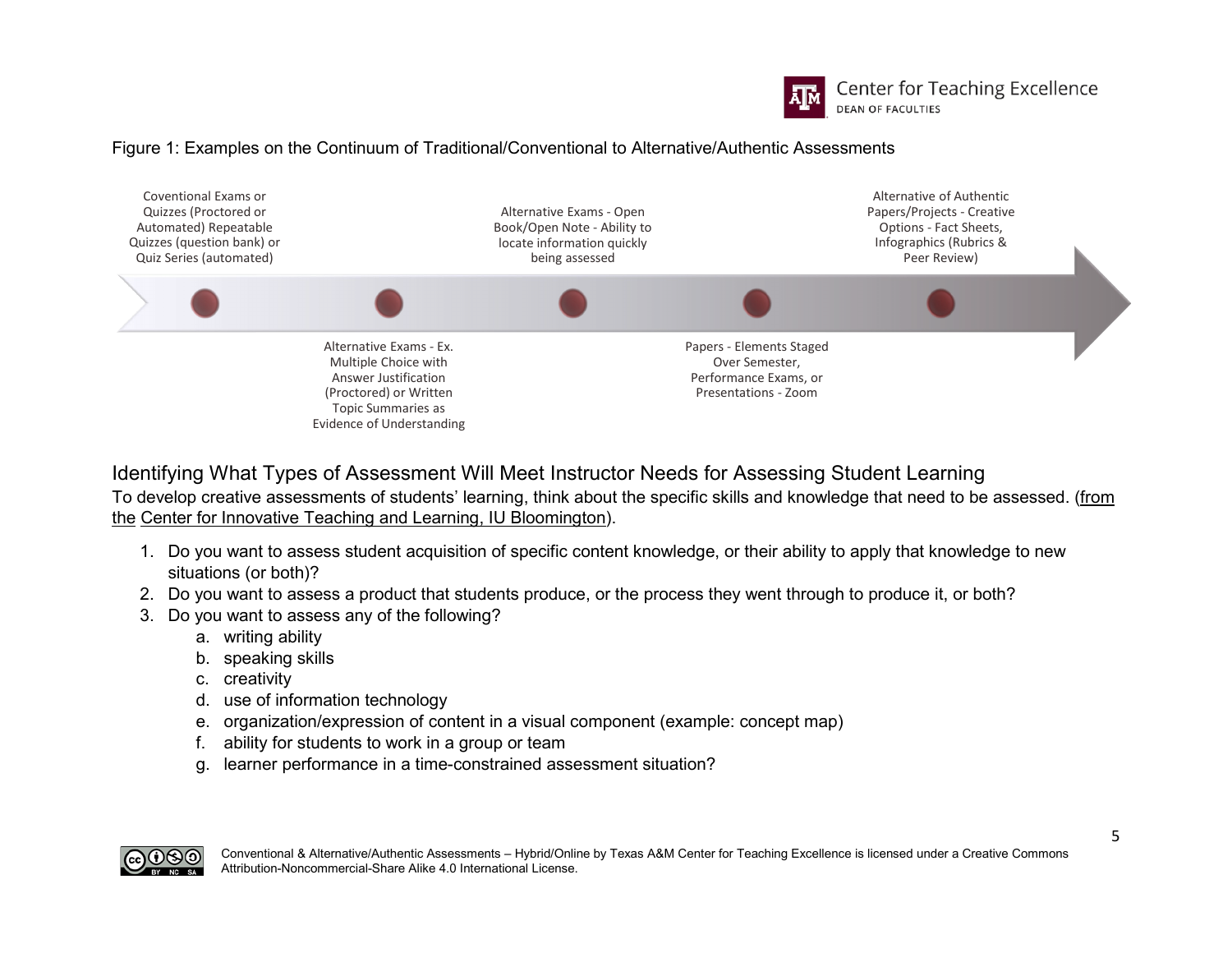

<span id="page-5-0"></span>Traditional/Conventional, Alternative/Authentic Assessment & Formative/Summative Assessment Balancing formative (low-stakes, assessment FOR learning) and summative (high-stakes, assessment OF learning) assessment strategies in a course allows students to identify and address misunderstandings prior to high-stakes performance evaluation.

Table 2 provides examples of formative/summative assessment in traditional/conventional and alternative/authentic assessment contexts.

#### *Table 2: Formative & Summative Examples of Traditional/Conventional & Alternative/Authentic Assessment*

|                             | Conventional<br><b>What Students KNOW</b> | Alternative/Authentic<br><b>What Students CAN DO</b>                                                                                                        |
|-----------------------------|-------------------------------------------|-------------------------------------------------------------------------------------------------------------------------------------------------------------|
| puir<br>Formative<br>Lear   | Quizzes                                   | Quizzes with retake options<br>Quizzes in series with some repeating questions<br>Quizzes including answer justification                                    |
| Summative<br>OF<br>Learning | Major Exams<br><b>Traditional Papers</b>  | Major Exams including answer justification<br><b>Performance Exams</b><br>Open Book/Open Note Exams<br><b>Paper Alternatives</b><br><b>Creative Options</b> |

Alternative/authentic assessments give students the opportunity to provide an answer and explain the knowledge and thought processes they used to determine their response.

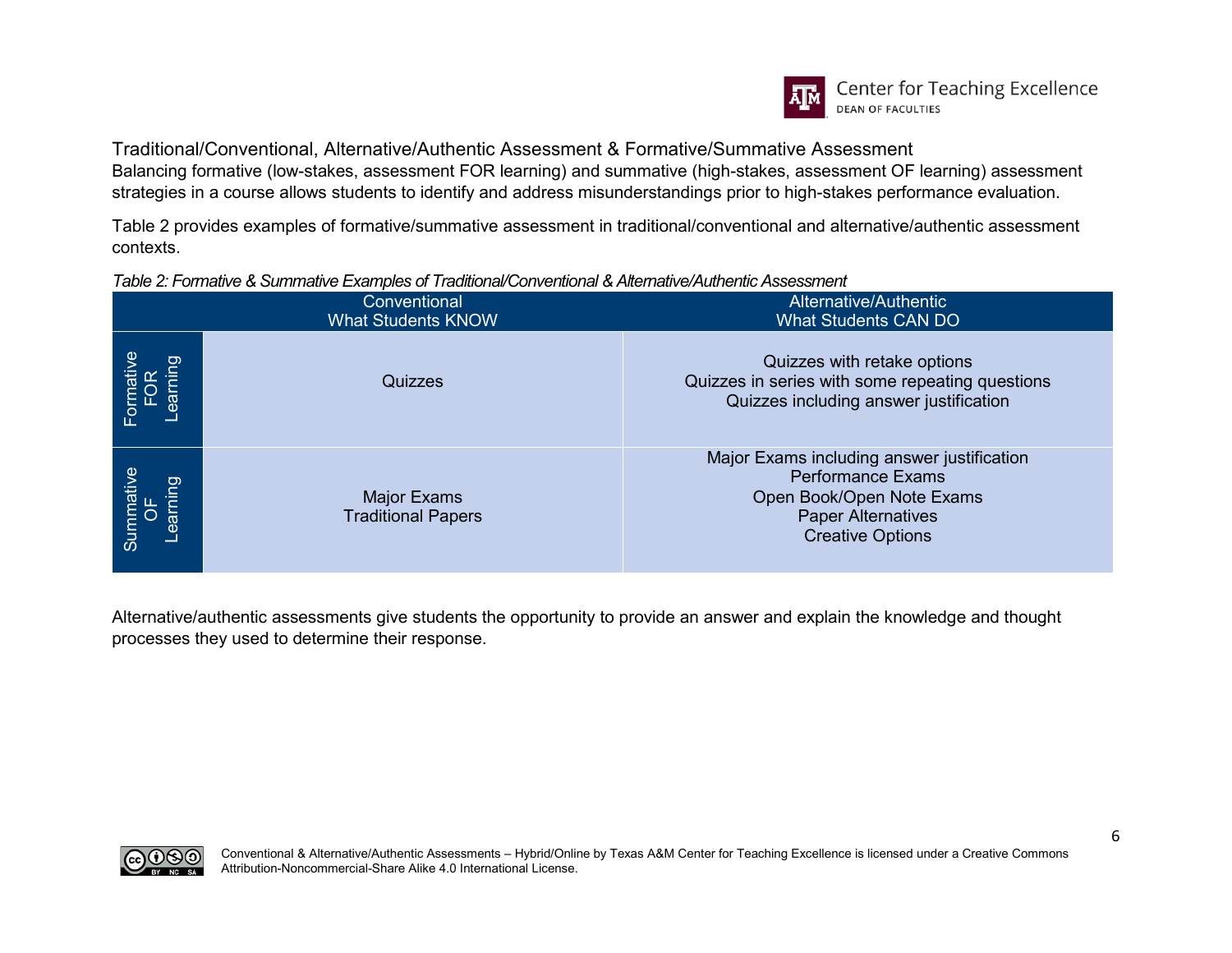

# <span id="page-6-0"></span>Traditional/Conventional & Alternative/Authentic Assessment in Synchronous/Asynchronous Contexts

Conventional and alternative/authentic assessments can be used in synchronous and asynchronous learning environments including face-to-face, online, hybrid, and hyflex course formats. Table 3 provides examples of alternative/authentic assessment using Zoom and eCampus/Canvas.

| Table 3: Synchronous & Asynchronous Examples of Traditional/Conventional & Alternative/Authentic Assessment |  |
|-------------------------------------------------------------------------------------------------------------|--|
|-------------------------------------------------------------------------------------------------------------|--|

|                     | <b>Conventional</b><br><b>What Students KNOW</b>                                                                    | <b>Alternative/Authentic</b><br><b>What Students CAN DO</b>                                                                         |
|---------------------|---------------------------------------------------------------------------------------------------------------------|-------------------------------------------------------------------------------------------------------------------------------------|
| <b>Synchronous</b>  | Group/Team Activities in Zoom Breakout Rooms focused<br>on how well student remember, understand, and apply         | Group/Team Activities in Zoom Breakout Rooms - focused<br>on opportunities for students to analyze, evaluate, create, or<br>reflect |
| <b>Asynchronous</b> | Discussion Forums for students to ask and answer<br>questions based on what they remember, understand,<br>and apply | Discussion Forums for students to ask and answer<br>questions where they analyze, evaluate, create, or reflect                      |

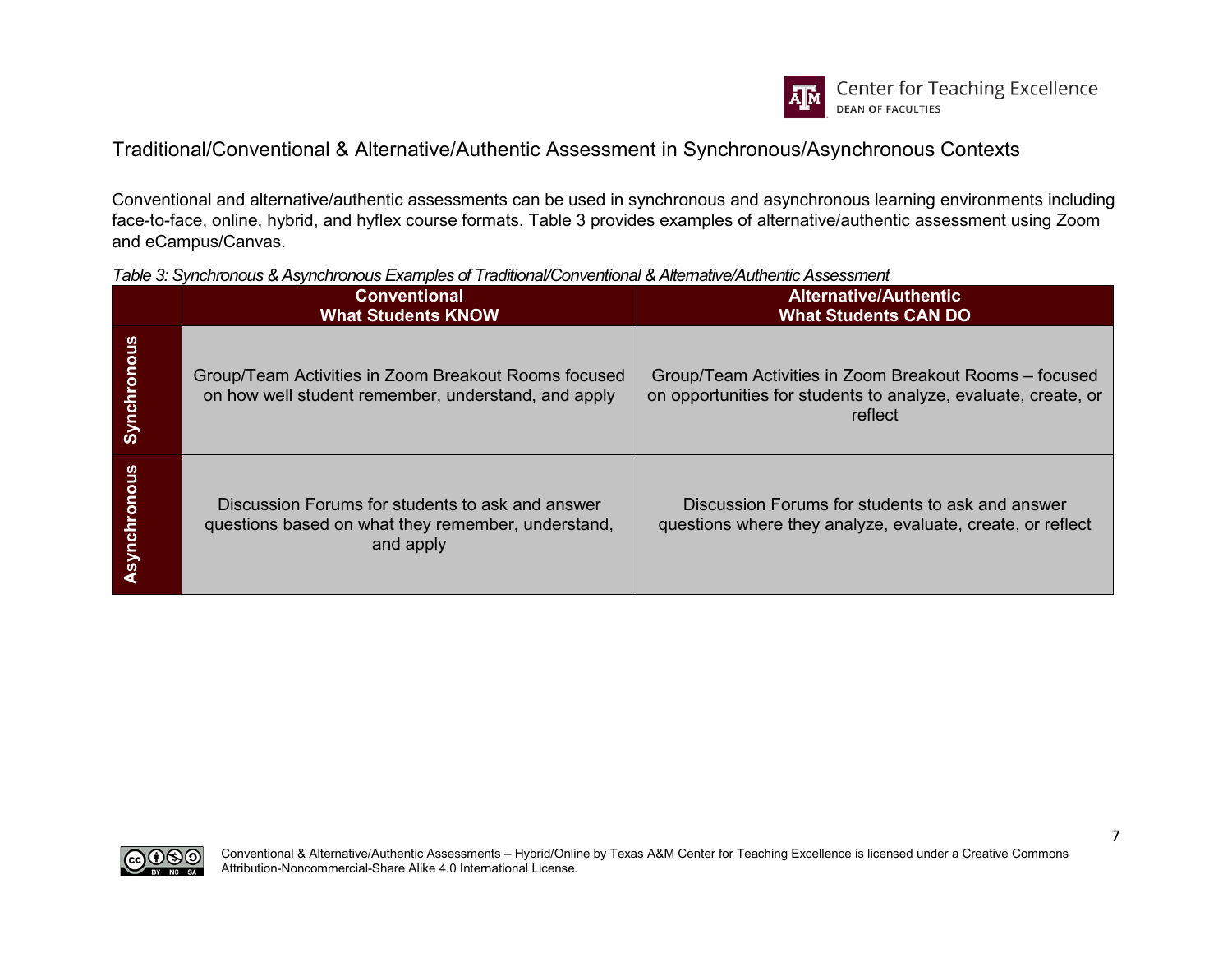

### <span id="page-7-1"></span><span id="page-7-0"></span>**Methods**

### Quizzes and Exams

*Conventional approaches*

- Quizzes can be automated in eCampus or in Canvas.
- Exams can be administered in eCampus or in Canvas and proctored in Zoom.
- See Exam Options on the TAMU Keep Teaching [website.](https://provost.tamu.edu/keep-teaching)

### <span id="page-7-2"></span>*Alternative approaches to quizzes or exams requiring only that students understand course material:*

**Explanation of a multiple-choice answer**: Students must explain why the answer they chose to a multiple-choice question is correct, or why the alternative answers are wrong.

**Meaningful paragraph**: Given a list of specific terms, students must use the terms in a paragraph that demonstrates that they understand the terms and their interconnections.

**Short-answer**: Rather than asking multiple-choice questions, make some questions short-answer, to require students to show their understanding of key concepts.

### <span id="page-7-3"></span>*Alternative quiz options*

**Quiz Retakes**: Allowing students to take a quiz multiple times to secure a perfect score can assist their learning. A question bank with a variety of questions available supporting the quiz so that students see a variety of questions over retakes strengthens this method.

**Quiz Series**: Giving a series of quizzes or chapter tests instead of comprehensive, high-stakes tests can assist student learning. Unless there is a solid pedagogical reason for a comprehensive, high-stakes test (i.e., midterm), you might consider a series of shorter tests throughout the semester. You can always add one or two questions relating to previous units in the course. This gives students time to correct misconceptions and build knowledge through the series.

*Advantages: Supports increased low-stakes assessment for learning using automated quizzes without increasing grading load,*  allows for a series of low-stakes assessments in place of fewer high-stakes opportunities which can reduce learner anxiety.

*Challenges: Need to create quiz questions if "bank" does not already exist, potential technology challenges.*

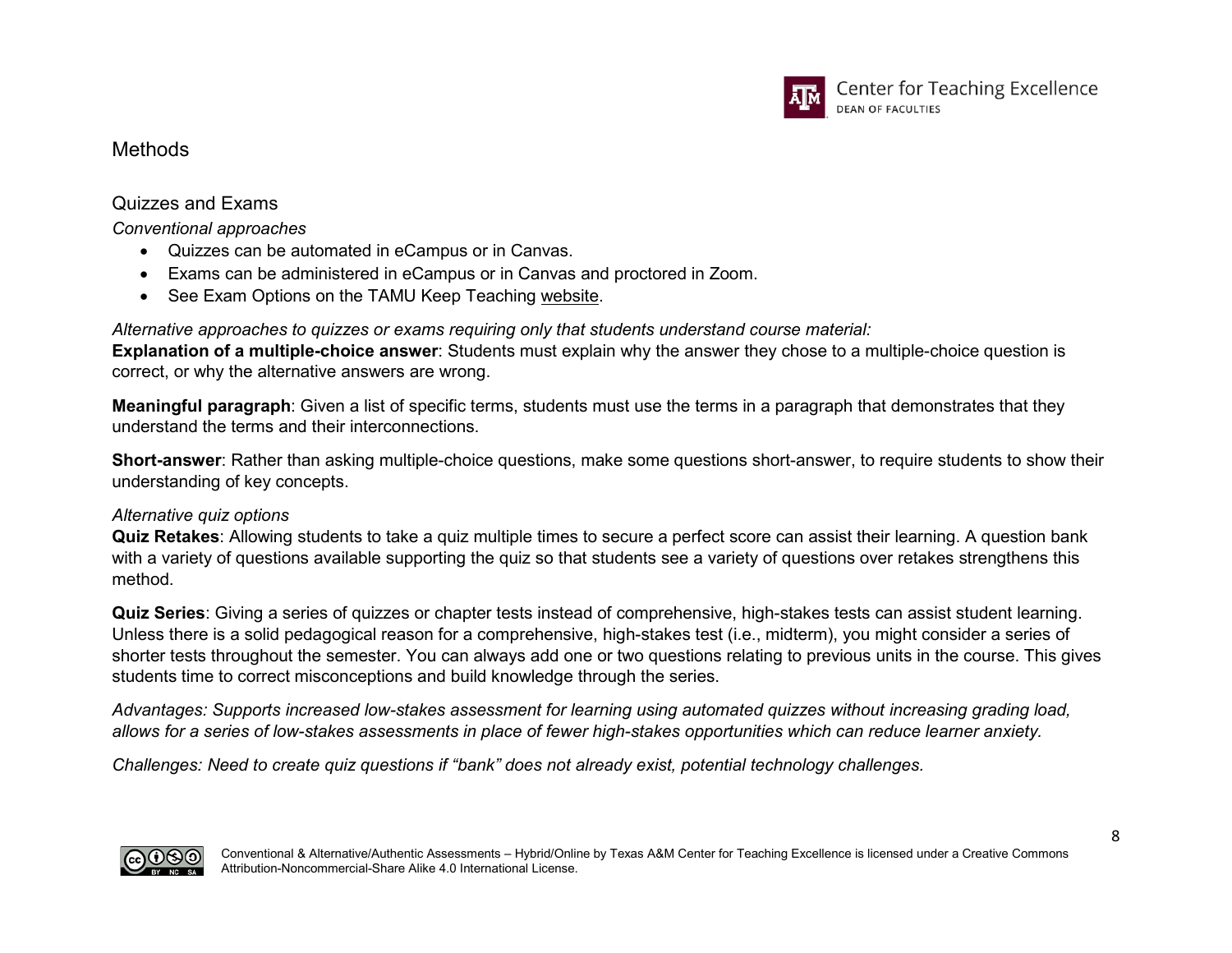

<span id="page-8-0"></span>*Alternative exam options:*

**Open book and/or open note exam**: If it is important to assess student ability to locate information quickly or find information and apply it to solve a problem – a non-proctored exam may work well.

**Replacing tests with summaries**: Provide opportunities for students to regularly write summaries of the class readings and lectures which include the main points, a critical reaction to the ideas, and a discussion of important topics. This requires a great deal of reading on the part of the instructor, but students report that they prefer the summaries over tests. They feel it is less stressful than taking a test and that they learn more and retain it longer.

**Performance tests**: In a performance test, students are required to perform a complex skill or procedure, or create a product to demonstrate that they can apply the knowledge and skills they have learned while the instructor observes and evaluates the process. Examples include writing a computer program to perform a task, or designing an engineering circuit that solves a problem. These tests can be time consuming and difficult to grade, but are much more appropriate for certain courses than a pencil-and-paper test. For this type of test to be reliable, an instructor should have a scoring guide (rubric) which specifies the criteria for each grade.

**Paper instead of test**: A standard alternative to a test, the paper can take many forms. Make sure that the paper is integral to the course and not simply an add-on. One way to accomplish this, to help students write better, and to encourage academic integrity is to give the assignment early and ask for portions of the paper to be turned in at intervals: preliminary topic, outline, bibliography, draft, and so on. Ask students to include all drafts and notes along with the paper. (see also "Paper alternatives" in this document)

*Advantages: May not require proctoring like a more traditional exam, may better support achievement of student learning outcomes.*

*Challenges: Increased grading load for instructor.*

If the conventional and alternative/authentic methods listed so far do not address identified assessment needs – Table 4 lists more creative examples to consider before reviewing the rest of this guide.

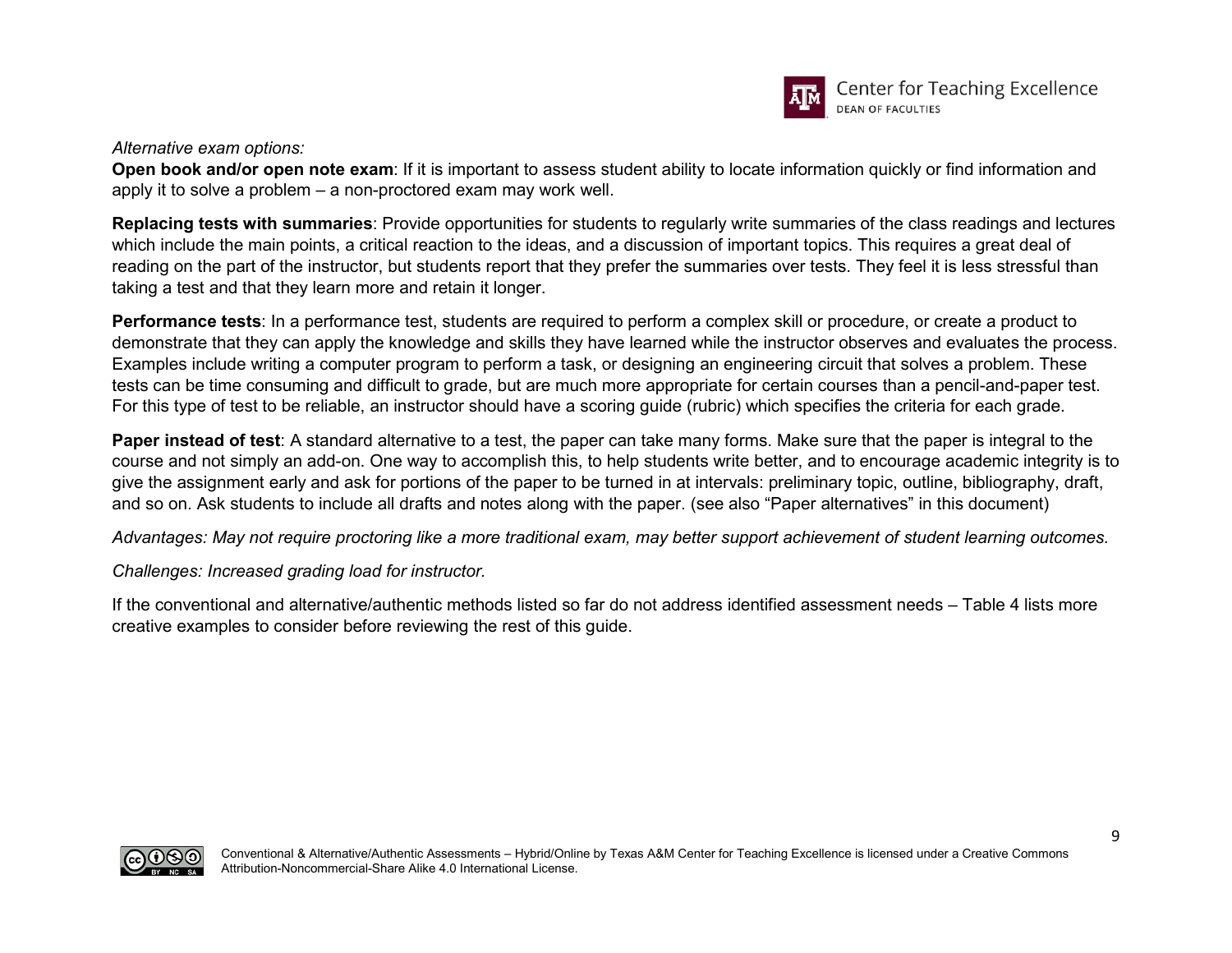

*Table 4: Alternative/Authentic Assessment Methods for Higher Order Thinking (based on Bloom's Taxonomy, Revised)*

|                                                                                                | Advertisement                                                            |
|------------------------------------------------------------------------------------------------|--------------------------------------------------------------------------|
|                                                                                                | Development of a product or proposal (peer or external review option)    |
|                                                                                                | Diary entry for a real or fictional character                            |
|                                                                                                | Letter to a friend explaining a problem or concept                       |
|                                                                                                | Brochure or flyer                                                        |
| Alternatives that require students to<br>create something new demonstrating<br>their learning. | Performance: e.g., a presentation to the class or a debate               |
|                                                                                                | Poem, play, or dialogue                                                  |
|                                                                                                | Web page or video                                                        |
|                                                                                                | Work of art, music, architecture, sculpture, etc.                        |
|                                                                                                | Newspaper article or editorial                                           |
|                                                                                                | Portfolio to demonstrate evolution of work and thinking over time        |
|                                                                                                | Poster (presented to the class or a larger audience in a poster session) |
|                                                                                                | PowerPoint presentation                                                  |
|                                                                                                | Reflection by students on what they have learned from an experience      |
|                                                                                                | Annotated bibliography                                                   |
| Alternatives that require students to<br>evaluate                                              | Introduction to a research paper or essay (rather than the full paper)   |
|                                                                                                | Literature review                                                        |
|                                                                                                | <b>Executive summary</b>                                                 |
|                                                                                                | Research proposal addressed to a granting agency                         |
|                                                                                                | Scientific abstract                                                      |
|                                                                                                | Policy memo or executive summary                                         |
|                                                                                                | Start of a term paper (the thesis statement and a detailed outline)      |
|                                                                                                | Analysis and response to a case study                                    |
|                                                                                                | Analysis of data or a graph                                              |
| Alternatives that require students to<br>analyze                                               | Analysis of an event, performance, or work of art                        |
|                                                                                                | Chart, graph, or diagram with explanation                                |
|                                                                                                | Debate                                                                   |
|                                                                                                | Legal brief                                                              |
|                                                                                                | Review of a book, play, performance, etc.                                |
|                                                                                                | Literature review                                                        |
|                                                                                                | Policy memo or executive summary                                         |
|                                                                                                | Diagram, table, chart, or visual aid                                     |

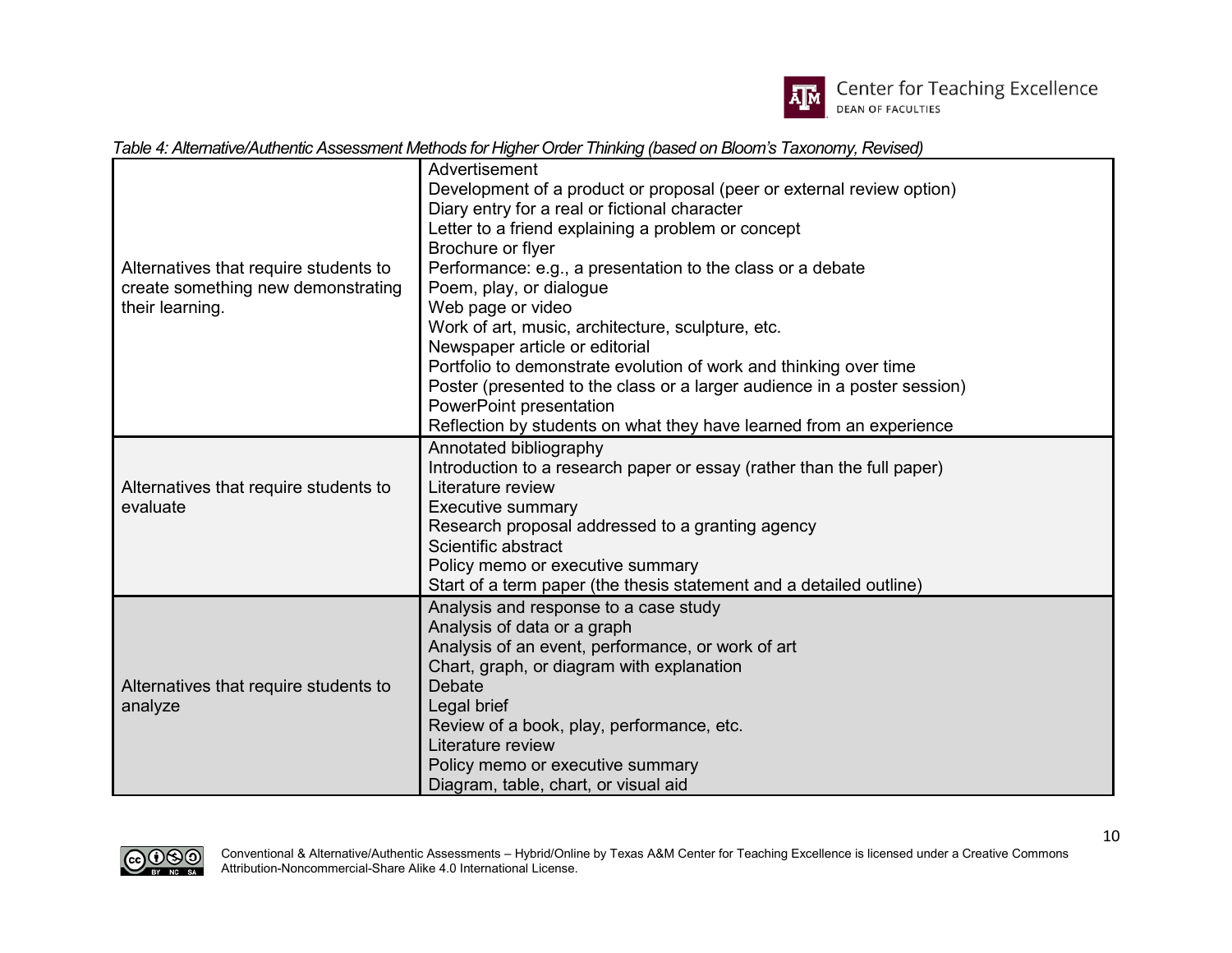

# <span id="page-10-0"></span>Writing for Learning

### Papers

Having students engage in the entire writing process in graded stages can help students become stronger writers and can help keep them from becoming too overwhelmed with the writing process. In this model, students also get credit for work they complete along the writing journey, rather than one large grade at the end. This encourages students to learn from their mistakes and practice/improve their writing skills, resulting in a better final product.

A common approach to staging the writing process:

- Annotated bibliography to help students with their research skills
- Abstract or executive summary
- Outline
- Multiple drafts
- Peer review and feedback

#### **Resources:**

Instructors can choose to have students use peer evaluation at different stages of the writing process. [Peerceptiv](https://it.tamu.edu/services/academics-and-research/teaching-and-learning-tools/peerceptiv-peer-review/) is an automated cloud-based platform that allows students to peer review each other.

Providing detailed rubrics for students is essential so that they know instructors' expectations and what exactly the paper assignment entails. More information on rubric creation is available in the resource links below.

- <https://www.cmu.edu/teaching/assessment/assesslearning/rubrics.html>
- [https://www.brown.edu/sheridan/teaching-learning-resources/teaching-resources/course-design/classroom](https://www.brown.edu/sheridan/teaching-learning-resources/teaching-resources/course-design/classroom-assessment/grading-criteria/designing-rubrics)[assessment/grading-criteria/designing-rubrics](https://www.brown.edu/sheridan/teaching-learning-resources/teaching-resources/course-design/classroom-assessment/grading-criteria/designing-rubrics)
- [http://teach.ufl.edu/wp-content/uploads/2016/07/writing\\_effective\\_rubrics\\_guide\\_v2.pdf](http://teach.ufl.edu/wp-content/uploads/2016/07/writing_effective_rubrics_guide_v2.pdf)

#### <span id="page-10-1"></span>*Paper alternatives:*

These require work similar to a term paper, but result in shorter documents making instructor or peer grading easier.

**Introduction to a research paper or essay (rather than the full paper)**: Provides an opportunity for students to think thoroughly through the organizational process, preparation, and plan for a paper.

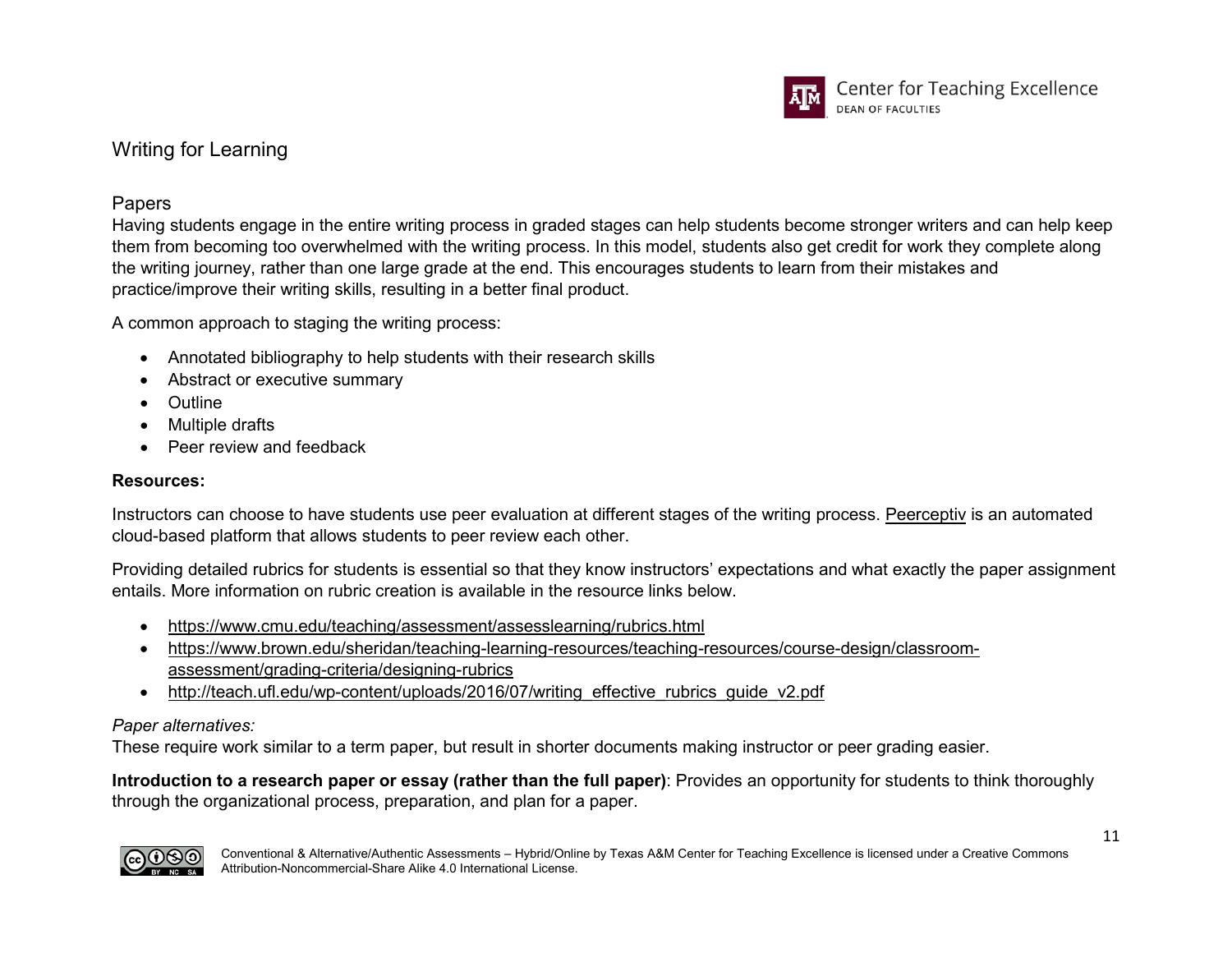

**Literature review**: Requires students look at multiple sources on a topic and determine where they agree/disagree.

**Executive summary**: Students review information and provide a short, detailed overview presenting the scaffold structure of the base document.

**Research proposal addressed to a granting agency**: Provides students with experience paying attention to details and requirements as well making a case within length limits.

**Scientific abstract**: Provides experience with generating an outline from reading, incorporating appropriate summary detail, and working within length limit.

**Policy memo**: Encourages students to develop a clear summary of a larger document while indicating next steps to reader.

**Start of a term paper (the thesis statement and a detailed outline)**: Promotes student thinking about the process and establishing a clear start on a project.

**Memorandum or briefing**. Students prepare a one- or two-page memorandum or briefing, with, for example, the following headings: background, problem, possible solutions with pros and cons, final recommendation (and you can add as you like, for instance, final recommendation with implications, possible impact, and so on). Besides being a good exercise in synthesizing material, it's an excellent way for students to practice being concise and direct.

**Professional presentation (including poster and/or slide deck)**. Many courses lend themselves to presentations of the kind that a professional consultant would provide to a community group or some kind. The presentation could be applicable to many fields, in the form of an expert witness presenting material. One variant: Local library board. Make a presentation arguing for the inclusion of certain books in the library, based on the reading for the semester.

**Annotated anthology or course reader**. Students prepare a selection of works they have read during the term as a thematic anthology—they create the theme, choose the works, determine order, write a paragraph introduction to each, and an introduction to the anthology. (If the works themselves are short, e.g., poems, they should be included). Longer pieces can include just a table of contents, the introduction to the anthology, and the introduction to each piece. The course reader exercise works essentially the same way, but in this case, students have to organize the readings chronologically to develop the theme they have created for the course. This assignment can be made more complex, by asking for assignments to go with the readings, suggestions for further reading, and so on.

**Online poster sessions (with peer critique)**. This format offers the opportunity for several types of assessment, and even multiple opportunities to carry out assessment. The poster session is applicable to many different kinds of classes, and can be executed in

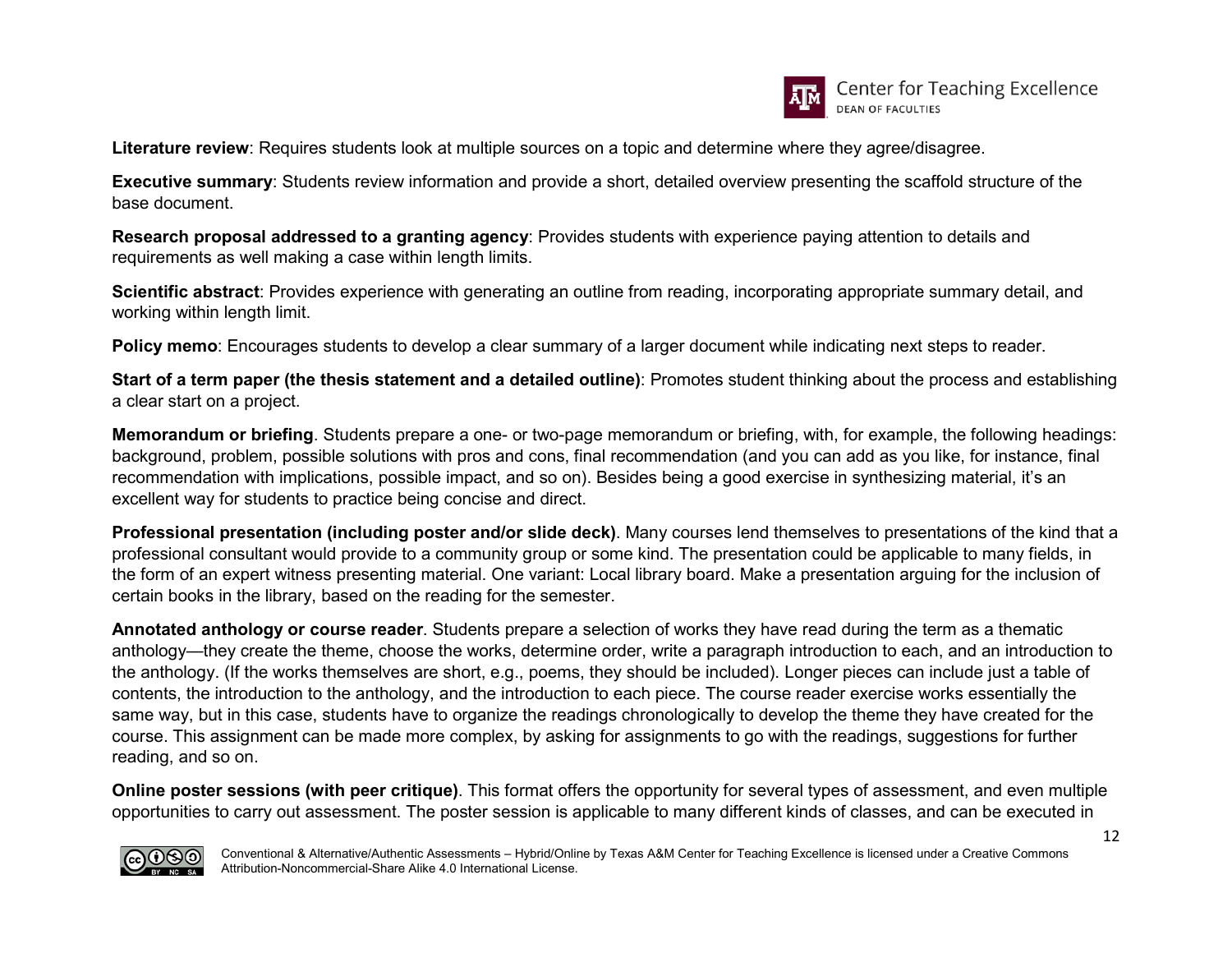

many different ways. Posters can be shared online on the eCampus/Canvas course website, or on a shared TAMU Google Drive. Students can submit recorded videos of an oral poster presentation, or present the poster live on Zoom to the class. Peer evaluation/critique can be incorporated at multiple stages, including early on for poster content only, then later for the presentation as well. Students can be given a topic list, an example poster, the grading rubric and a proscribed feedback mechanism i. The clear timeline and implementation strategies help the students to be successful in pushing their understanding of the course material.

**Annotated research bibliography with introduction**. Rather than ask students to write a research paper, ask them instead to compile a bibliography on a problem or question. In essence they do everything but write the paper. They must read the works, evaluate their accuracy and helpfulness, and provide an explanatory introduction to the bibliography. Each entry contains an explanatory and/or evaluative paragraph. Students can also compare the relative usefulness of sources, authors' points of view, biases, and so on.

**Fact Sheet.** A fact sheet would be intended to be distributed to the public in relevant places. A fact sheet can deal with health issues (smoking, HIV, etc.); other applications might be in economics or sociology (school board budgets or trends in enrollment), history or political science (fact sheet on the 1960 Presidential Election), engineering (fact sheet on the new Bay Bridge). Students must learn to search the relevant databases for the discipline, evaluate material, and present it in a concise, readable way.

**Reflective paper**. If the class is experiential in nature (e.g., student teaching, performance), ask the students to write a reflective paper/critique of their experience. The key here is to make them tie this to theory or themes in the course so that it doesn't become an effusion of personal feeling. Even in non-experiential/performance courses, a reflective paper can be very useful. Some classes ask students to add a reflection to a term paper.

**Infographic**. A visual information overview commonly seen online, these require students to organize and summarize information in a way that makes sense on quick review. Web-based platforms like Venngage and Canva contain design templates and tools to facilitate creation.

**Op-Ed piece for a newspaper**. The Op-Ed piece is a "real world" exercise that requires not only a thorough understanding of both sides of an issue, but an ability to understand the audience.

**Historical trial**. These of course are not new, but are not often used in colleges—although they seem ideally suited, because the preparation can be demanding.

**Student-proposed project**. Students, at a predetermined point in the class and with specific conditions tied to it to ensure it will represent their learning as related to the course goals, may have the option of suggesting a course project that they would like to undertake.

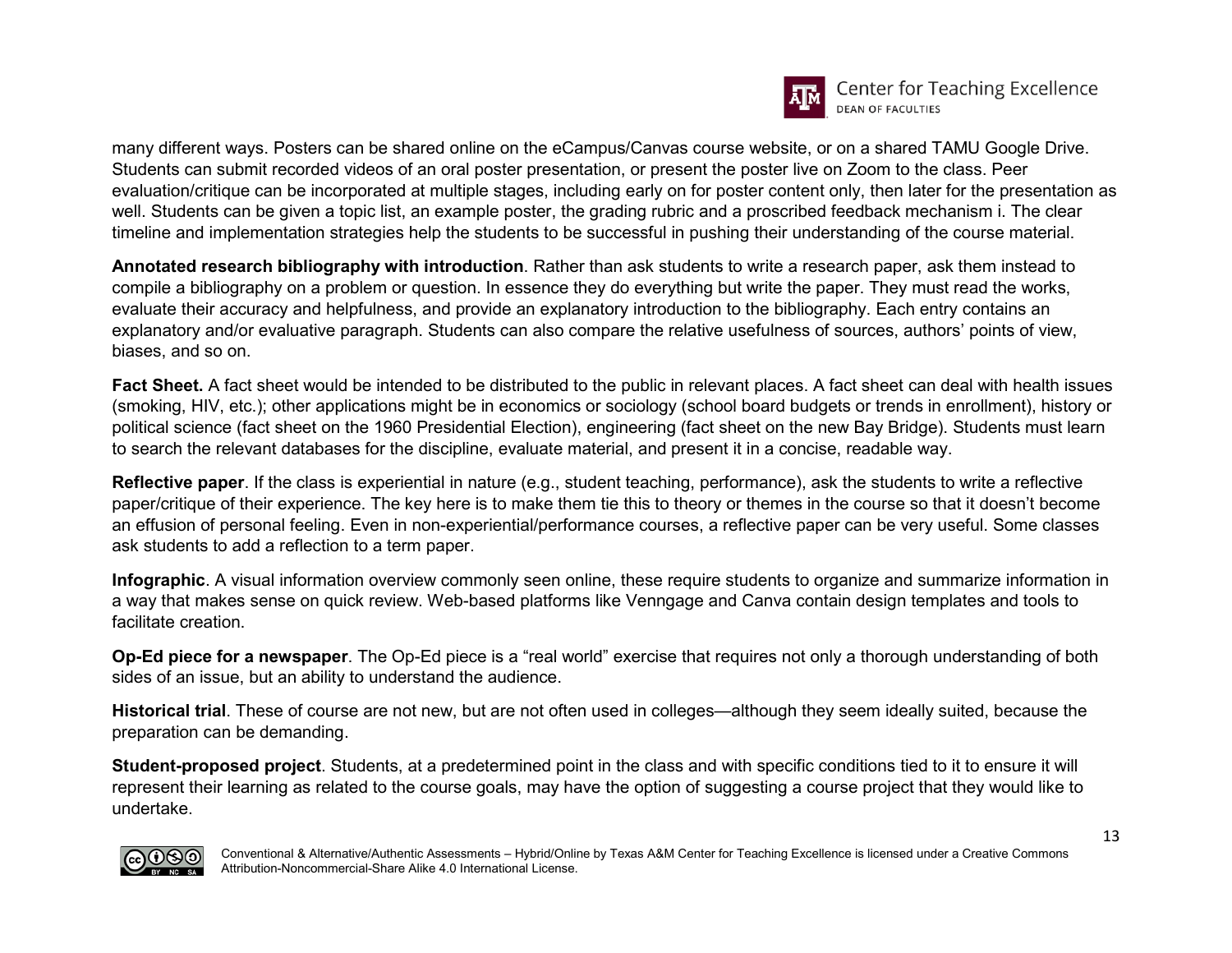

**Multimedia discussion board**. Students post an original thread using video, voiced-over PowerPoint, VoiceThread, or some predetermined presentation format. Peers reply with questions, comments, and feedback asynchronously. Depending on class size, the peer feedback can be incorporated into the presentation grade as part of formal peer review using a rubric. In contrast, peer feedback can also be ungraded or participation points. Presentations can incorporate research, textbook, community-based application/problems, quality improvement projects and/or other key elements of the course.

*Advantages: Engages students in writing to learn, develops essential organization and communication skills*

*Challenges: Managing grading-having components of assignment due over a few weeks instead of all at once distributes grading and increases quality of final product, consider incorporating peer feedback opportunities, consider [Peerceptiv](https://servicenow.tamu.edu/tamu-selfservice/knowledge_detail.do?sysparm_document_key=kb_knowledge,KB0012384%20v3.0&sysparm_searchtable=kb_knowledge)*

### <span id="page-13-0"></span>Journaling or Self Reflection

Encouraging students to reflect on their learning helps them identify questions and track their progress. The type of reflection questions posed differentiate between conventional and alternative for this approach. Are the questions focused more on their knowledge of facts and information or are they probing how they are able to apply the knowledge acquired?

### **Examples & Resources**:

- DEAL structure (Describe, Examine the experience, Articulate Learning) <https://drive.google.com/file/d/1UvtGhQCPvOcISZ0EIJNjTfjnNyCz36N0/view?usp=sharing>
- Bank of 35 self-reflection questions: [https://www.edunators.com/becoming-the-edunator/step-6-self-care-reflection-for](https://www.edunators.com/becoming-the-edunator/step-6-self-care-reflection-for-learning/35-questions-for-student-reflection)[learning/35-questions-for-student-reflection](https://www.edunators.com/becoming-the-edunator/step-6-self-care-reflection-for-learning/35-questions-for-student-reflection)
- Course Journaling [https://www.insidehighered.com/advice/2019/06/25/how-teach-more-effectively-through-course-journals](https://www.insidehighered.com/advice/2019/06/25/how-teach-more-effectively-through-course-journals-opinion)[opinion](https://www.insidehighered.com/advice/2019/06/25/how-teach-more-effectively-through-course-journals-opinion)
- Power of self-reflection (NILOA): [https://www.learningoutcomesassessment.org/wp](https://www.learningoutcomesassessment.org/wp-content/uploads/2019/02/Habits_Of_Reflection.pdf)[content/uploads/2019/02/Habits\\_Of\\_Reflection.pdf](https://www.learningoutcomesassessment.org/wp-content/uploads/2019/02/Habits_Of_Reflection.pdf)

### *Assessing reflection:*

- Create and share a rubric (examples AACU [https://www.aacu.org/value-rubrics\)](https://www.aacu.org/value-rubrics)
- Reflection may be assessed by self or peers also using a rubric
- For low-stakes use of journaling consider using a 3 point scale: 0: did not submit or low effort, 1: submitted and meets criteria, 2: submitted and goes above criteria

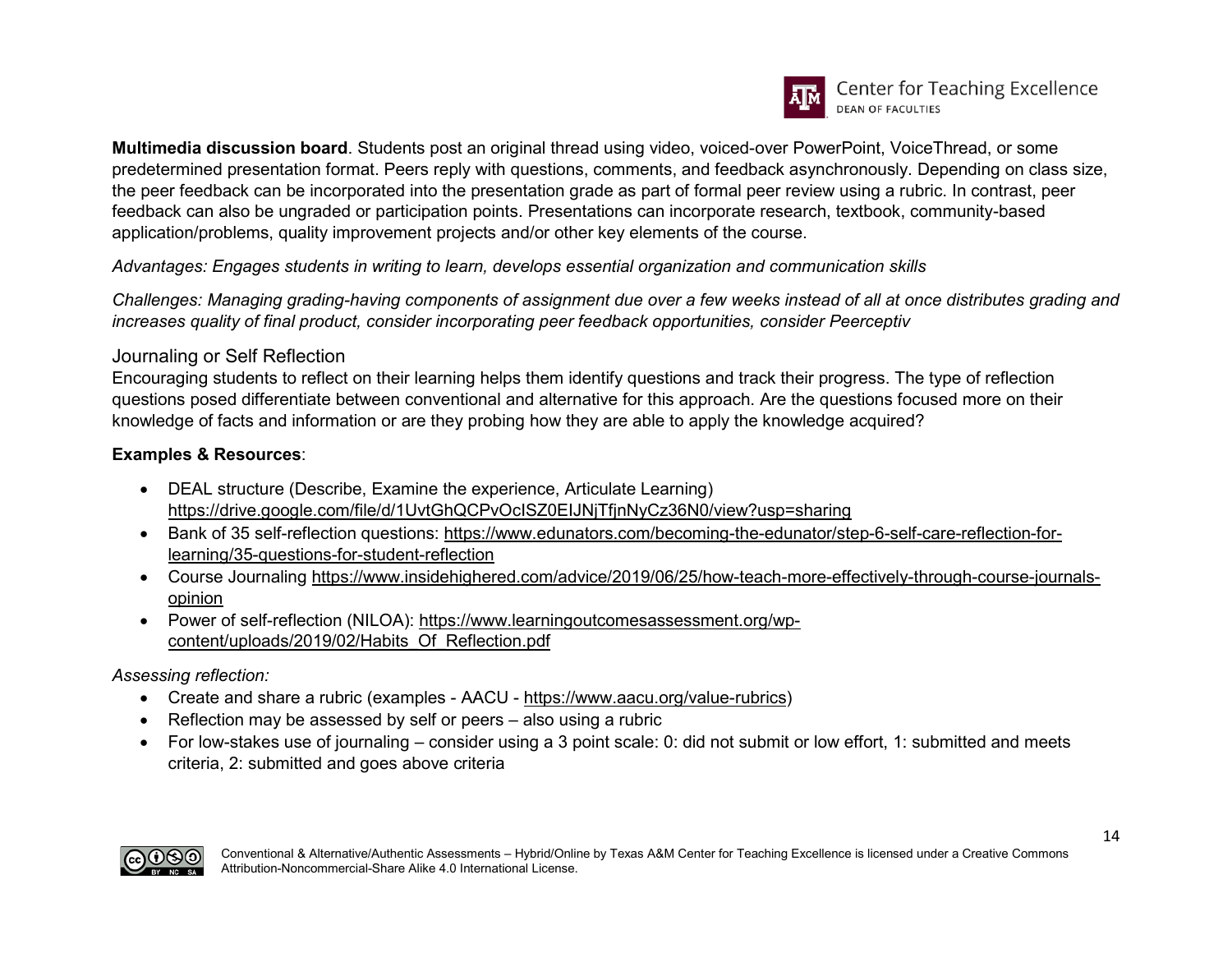

*Advantages: Engages students in reflecting on their learning, provides evidence of their learning, opportunity for creativity and problem-solving, applicable across disciplines.*

*Challenges: Grading time may be prohibitive in large sections - consider spot grading for content to inform general feedback to the class while awarding completion points to all students who submit.*

#### <span id="page-14-0"></span>Laboratory Reports

If lab research, including data collection, has been paused a video of the lab and/or data may be provided for the lab report. Students can be asked to:

- Develop and expand hypothesis/hypotheses)
- Identify supporting literature
- Discuss methodological approach. Potential to compare and contrast on why the methodological approach was ultimately selected.
- Analyze a provided data set (if proper analysis equipment is available)
- Identify and/or use a relevant secondary or open data source

**Incorporate Peer Review**: Make this an opportunity for students to submit abstract or shorter reports and be blind peer-reviewed, mimicking the process and communication of journal submission. Instructor could serve as 'journal editor.' Provide a rubric to focus their efforts on elements of the assignment critical to their learning. (additional information on peer review available on page 15 of this document)

*Advantages: Continues student engagement with key practices and skills, potential group assignment.*

*Challenges: Managing grading load - consider having some activities as group assignments.*

### <span id="page-14-1"></span>Essay Sprints / One-Minute Essays

These short writing activities typically last for around one minute and have students answer a question, respond to a series of questions, or provide feedback on a specific part of the day's lecture content and/or activities. They are usually done at the end of a segment of a lecture segment, activity conclusion, or class period. The goal of the activities is to require students to organize their thinking, analyze and apply what they have learned, and synthesize an integrated response at an appropriate level. (see Bloom's Taxonomy for more on levels of learning)

#### **Examples & Resources:**

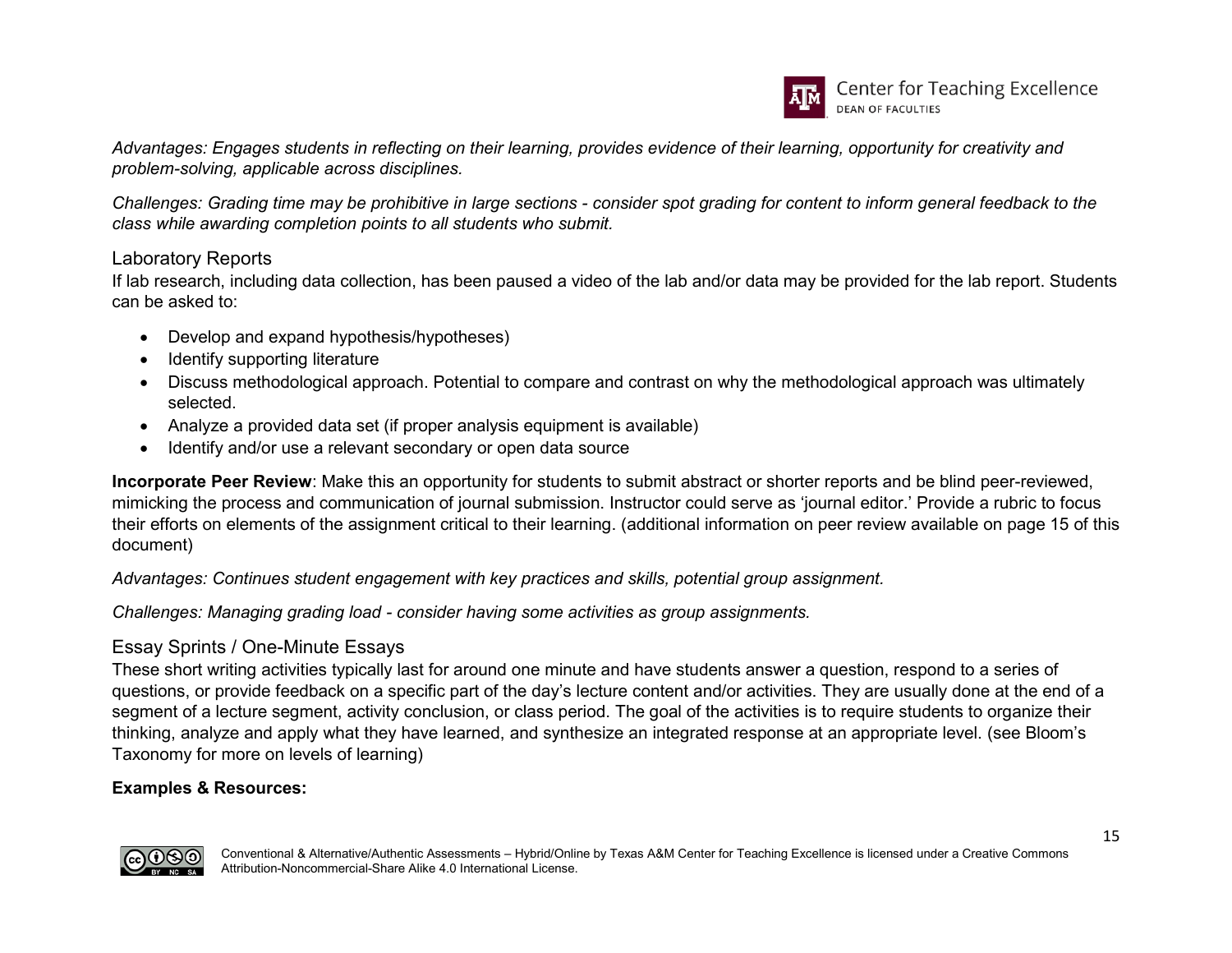

<https://www.rochester.edu/college/cetl/faculty/one-minute-paper.html>

<https://provost.tufts.edu/celt/files/MinutePaper.pdf>

*Advantages: Engages students in reflection and writing to learn.*

*Challenges: Managing grading load - consider pairing with peer review process which can also increase learning.*

# <span id="page-15-0"></span>Peer Review

Peer review allows students to learn from each other with the direction of the instructor via a rubric. Think of it as an intellectual apprenticeship model. It encourages preparation, requires participation, informs reflection, and increases accountability. Designing an activity for peer review includes:

- Instruction specific to the knowledge and skills that will be assessed
- Definition of student role and responsibilities in peer feedback interactions
- Creation of a rubric by the instructor that guides students through the thought and feedback process on demonstration of knowledge/skills and interactions with peers

Provide a [rubric](https://www.cmu.edu/teaching/assessment/assesslearning/rubrics.html) for peer review that clearly describes focus areas for reviewers.

- What are the key elements in the paper, presentation, problem, project, etc. that determine the level of mastery demonstrated by the student doing the work?
- What are the key benefits reviewers need to take away from the process of reflection and review?

The addition of a peer review component to alternative/authentic assessments is an effective approach to enhance the learning experience and help instructors manage grading load.

### **Resources:**

- [Peerceptiv](https://ai.tamu.edu/Systems-Software/Peerceptiv) is a platform that supports peer review
- <http://www.lrdc.pitt.edu/schunn/research/peers.html>
- <https://www.asanet.org/sites/default/files/savvy/journals/TS/Jul15TSFeature.pdf>

*Advantages: Allows students to compare their thinking with that of peers, encourages reflection on learning, creates an additional set of data for evaluation of mastery.*

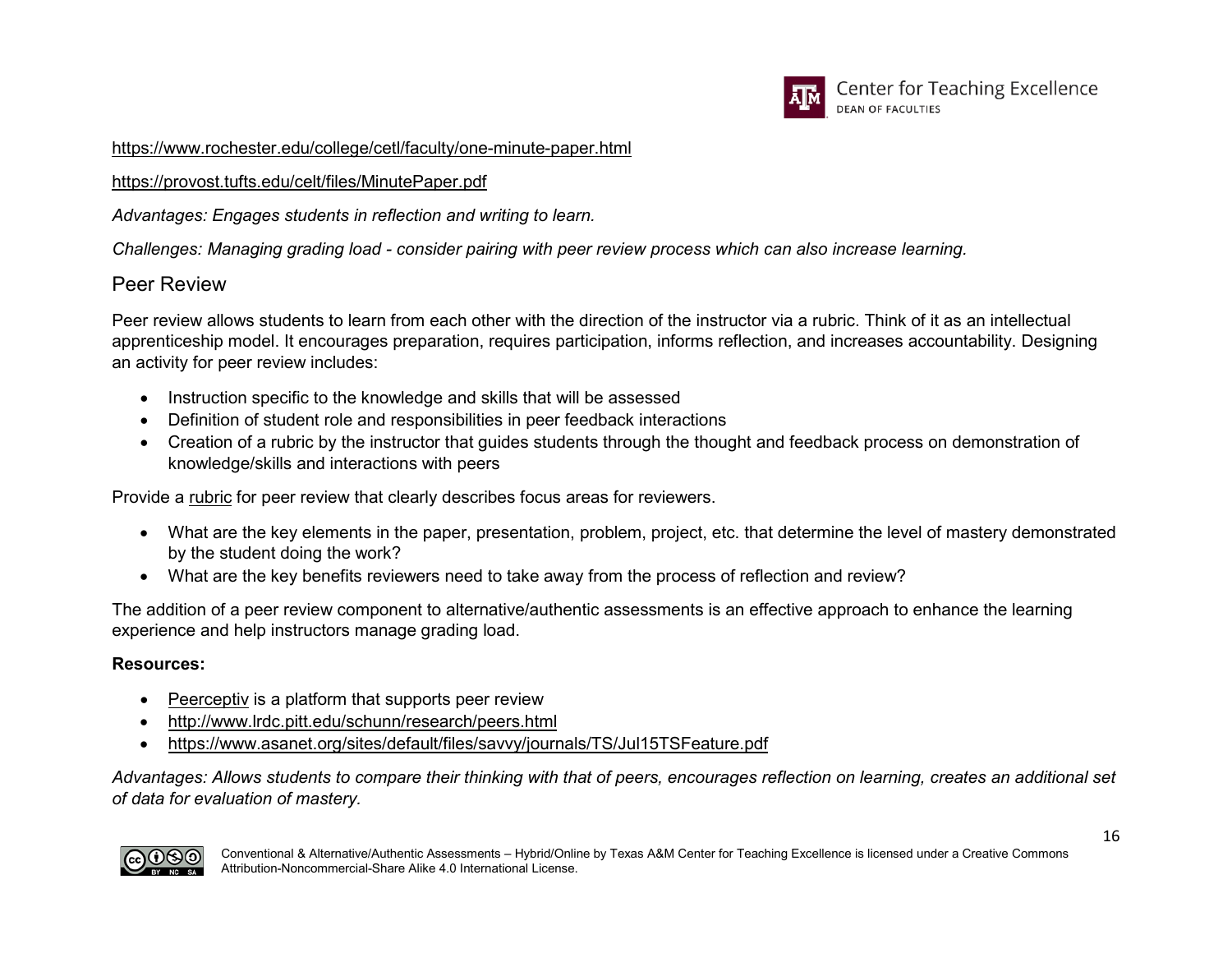

*Challenges: Requires management through creation of rubric and articulation of roles/responsibilities to manage process.*

# <span id="page-16-0"></span>ePortfolio

EPortfolios are best known as collections of artifacts from a semester or an entire program demonstrating student learning progress. A shorter "micro" ePortfolio focused on specific student learning outcomes can be used for assessment over a portion of the course.

**Student e-portfolios**: These are most often collections of written work, but could also include computer programs, drawings, video tapes, problem solving, or other collections of class assignments. Because portfolios contain a collection of student work, they often provide a more accurate picture of a student's achievement than a single test or project could.

**Annotated portfolio of work throughout the term**: Students compile their best or representative work from the term, write a critical introduction to the portfolio and a brief introduction to each piece.

### **Resources:**

• Developing an ePortfolio - <https://drive.google.com/file/d/1QsYlqcykIHhVi4hxZcTLuDmuXIFAIcM/view?usp=sharing>

*Advantages: Students and instructors can track development of proficiency over time can include peer review component.*

*Challenges: Identifying format of platform for storing and displaying work online. Consider if display option needs to be sustainable and accessible to potential employers*

# <span id="page-16-1"></span>Concept maps

Concept maps are a versatile tool that students can use in small groups, individually, as part of an ungraded class activity, or as part of a graded assignment. They are visual tools that encourage students to brainstorm, to connect concepts and content, and to analyze and apply the material they are learning in the course as a whole. Reflections on learning can done as concept maps. Concepts maps can also be used in partial notes for students to complete while viewing micro lectures, reading, or participating in class session.

### **Resources**:

- [https://uwaterloo.ca/centre-for-teaching-excellence/teaching-resources/teaching-tips/educational-technologies/all/concept](https://uwaterloo.ca/centre-for-teaching-excellence/teaching-resources/teaching-tips/educational-technologies/all/concept-mapping-tools)[mapping-tools](https://uwaterloo.ca/centre-for-teaching-excellence/teaching-resources/teaching-tips/educational-technologies/all/concept-mapping-tools)
- <https://www.mindmeister.com/>
- <https://cmap.ihmc.us/>

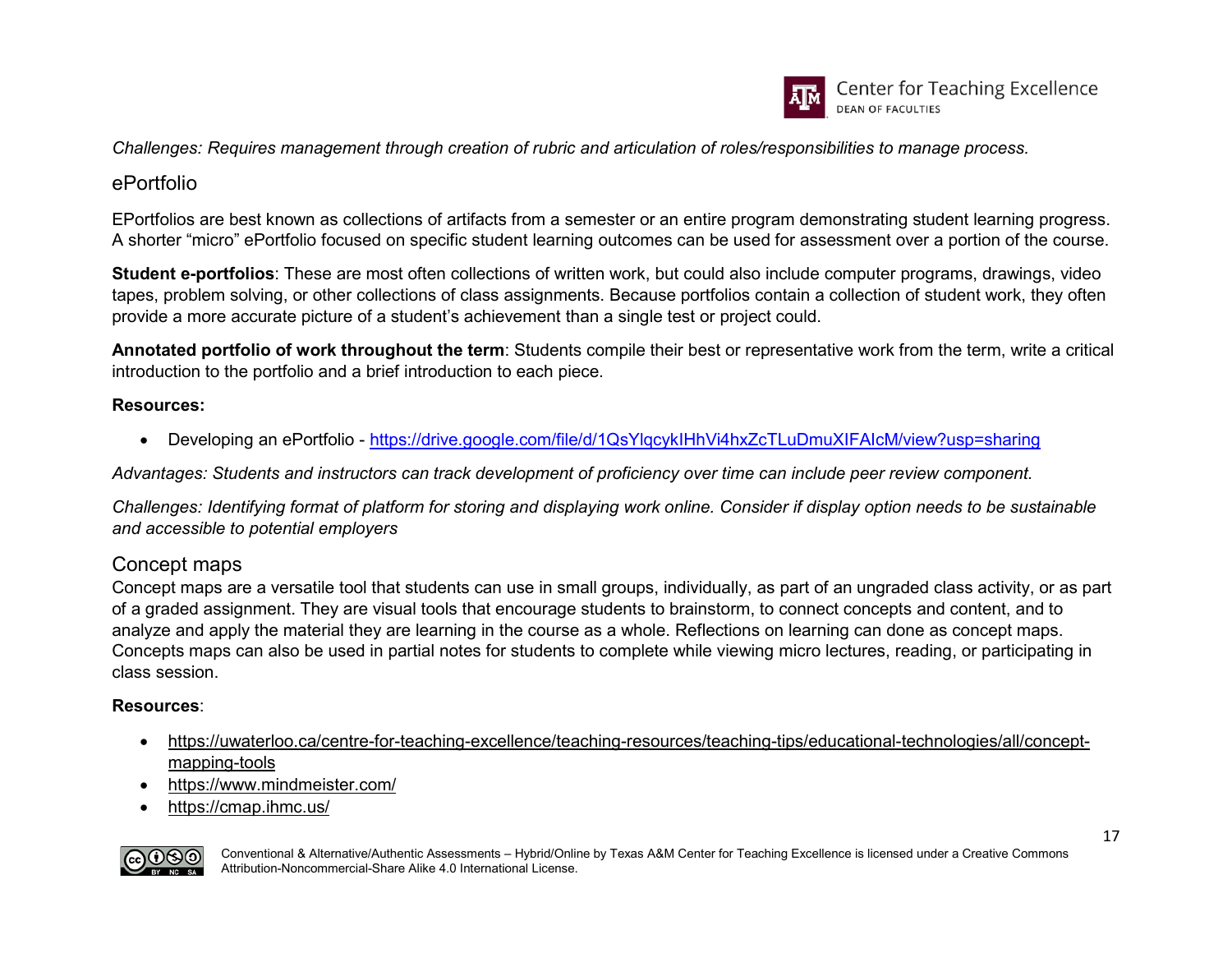

*Advantages: Encourages learners to think visually and verbally about how concepts are related, some instructors report they can be assessed for grading quickly, can include peer review component.*

*Challenges: Requires that students use an online platform to create or draw by hand and submit a photo.*

<span id="page-17-0"></span>Video Projects, Digital Storytelling, Story Mapping, TED-style Talks, or Podcasts

**Video Projects**: just as instructors can, students can also use Zoom to record themselves presenting asynchronously to then share with the class or with the instructor using a predetermined submission process. It is a good idea to provide students with a video time limit, as well as other video expectations, when introducing the task. Ideas for video project prompts (also see ideas in the Academic Integrity section of Keep Teaching):

- Have students explain a common disciplinary misconception
- Have students teach a concept
- Have students work a problem and explain the steps they used
- Have students reply to an instructor-provided prompt

**Digital storytelling**: See links in bullet points below for details.

- What is a [digital story](https://digitalstorytelling.coe.uh.edu/page.cfm?id=27&cid=27) and [how does one get started?](https://digitalstorytelling.coe.uh.edu/page.cfm?id=23&cid=23)
- Step-by-step [tips for creating a digital story](https://www.youtube.com/watch?v=LVKeO5IIR_A)
- Storytelling can be done easily in [PowerPoint](https://www.youtube.com/watch?v=N2MbBSc6930)

**Story Mapping**: A [story map](https://storymaps.arcgis.com/) is more than just a map, quick social media post, or great photo.It's a way to reflect and communicate in an organized, detailed, and most importantly, a professional manner on a project.

- Templates:<https://storymaps.arcgis.com/en/app-list/>
- Example:<https://pow.maps.arcgis.com/apps/Cascade/index.html?appid=e3f58c2ca0dd4d389114f454536437c3>
- Tutorials:
	- o <https://www.youtube.com/watch?v=Fi63TOP7Vxo>
	- o <https://storymaps.arcgis.com/stories/cea22a609a1d4cccb8d54c650b595bc4>

**Podcasts**: See link below for resources students can use to create podcasts.

• <https://www.npr.org/2020/02/21/807372536/a-studio-at-your-fingertips-5-apps-teachers-are-using-to-make-student-podcasts>